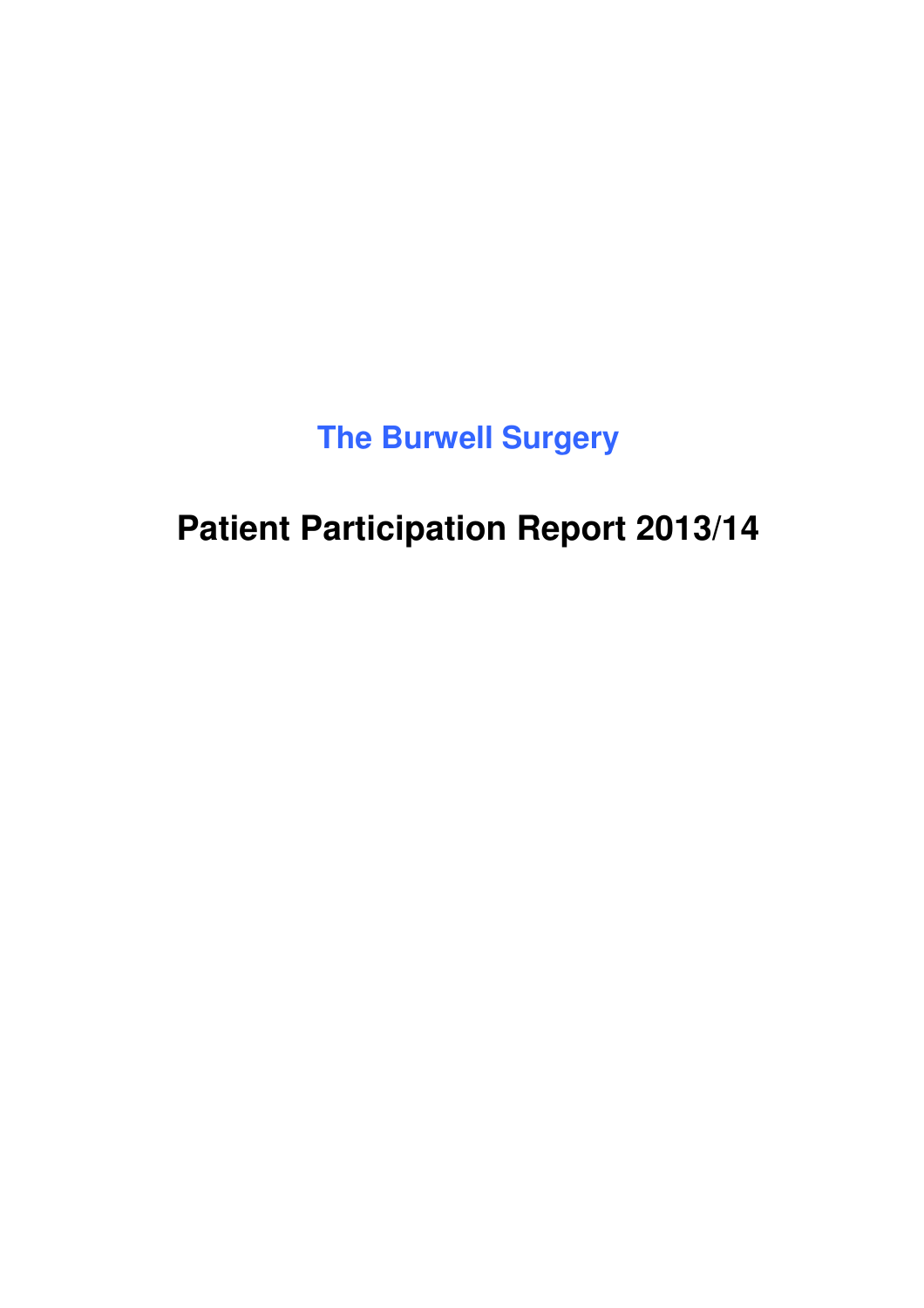# **Guidance notes**

**This report must be published on the Practice website and a copy submitted to england.ea-des-activity@nhs.net by no later than 31st March 2014.**

**(This report should be used as a standard report template. It is annotated throughout to ensure the required information is documented appropriately. These guidance notes will be in grey and should be removed from the version uploaded onto your website to make the report easier for patients to read)** 

#### **1. Maintaining the Patient Reference Group (PRG)**

A summary of the process in place to annually review the practice profile to ensure the group is as representative as possible and, if not, the continuing recruitment process used to demonstrate every effort has been made to engage with any unrepresented groups.

#### **2. Method and Process for Agreeing Priorities for a Local Practice Survey**

 The method the Practice adopted to seek the views of the PRG in determining the priority areas for the Practice to look at to include in a local annual practice survey.

#### **3. Details and Results of the Local Practice Survey**

A description of the local practice survey, how it was carried out, as well as details of the survey results.

#### **4. Discussing Survey Results with the Patient Reference Group (PRG)**

Details of how the Practice consulted with the Patient Reference Group (PRG) on the survey findings

#### **5. Agreeing an Action Plan with the Patient Reference Group (PRG)**

Details of the agreed action plan setting out the proposals arising out of the local practice survey results and how they can be implemented. Details of any issues that arose in the survey that cannot be addressed in the action plan and the reasons why.

## **6. Publishing the Local Patient Participation Report on the practice website by the 31.03.14**

Details of where this Report has been published and also details of the Practices opening hours and how patients can access services.

#### **7. Practice Declaration**

Confirmation that the Local Patient Participation Report is a true and accurate representation of the work undertaken to fulfil the requirements of the Patient Participation DES 2013/14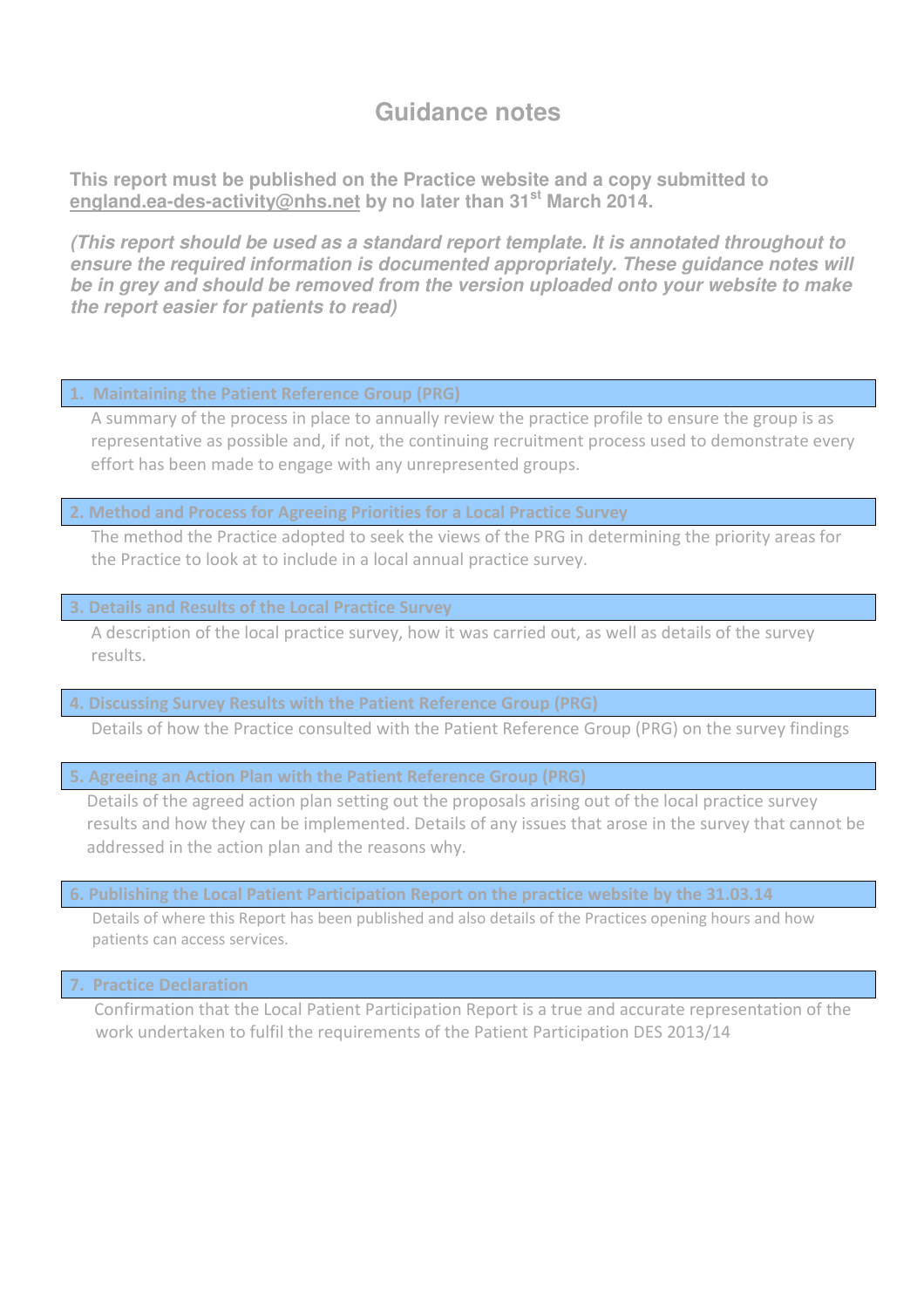**1. Our Patient Participation Group** 

**1.1 If this is the first year of your PRG, has a constituted structure been developed to reflect the practice population and to obtain feedback? How were representatives sought and what work was carried out to engage with any underrepresented groups?** 

## **Not applicable.**

**1.2 If this is not your PRG's first year, is the PRG still representative of the practice population? If there are underrepresented groups, how does the practice try to engage with them?** 

**A variety of methods are used to recruit new members and reach different groups. Posters are displayed in the practice, the library and the post office. The website includes an invitation to join the group along with additional information. It is also included as part of the patient survey and the practice actively directly approach patients to invite them to join in order to achieve a representative group. We still find younger members more difficult to recruit.** 

**As part of this years action plan a Facebook page is being considered to try and engage younger PRG members.** 

**Total membership currently stands at 56.** 

**Guidance Notes:** Practices must strive to engage and encourage feedback from patients that extend beyond a mix of just age/sex and ethnic origin. These could include patients from marginalised or vulnerable groups such as elderly patients, patients with a learning disability or other disability and those with various social factors such as working patterns, employment status and carers etc.

**Component 2. Method and Process for Agreeing Priorities for the Local Practice Survey** 

*Guidance notes: Agree areas of priority with the Patient Reference Group (PRG)* 

#### **Component 2**

As part of component 2 of the DES Practices are required to agree which issues are a priority and include these in a local Practice Survey.

The PRG and the Practice will shape the areas covered by the local practice survey. The areas covered in the local practice survey will, therefore, need to be agreed jointly based on key inputs and including the identification of:

- Patients priorities and issues
- Practice priorities and issues including themes from complaints
- Planned Practice changes
- Care Quality Commission (CQC) related issues
- National GP and/or Local Patient Survey issues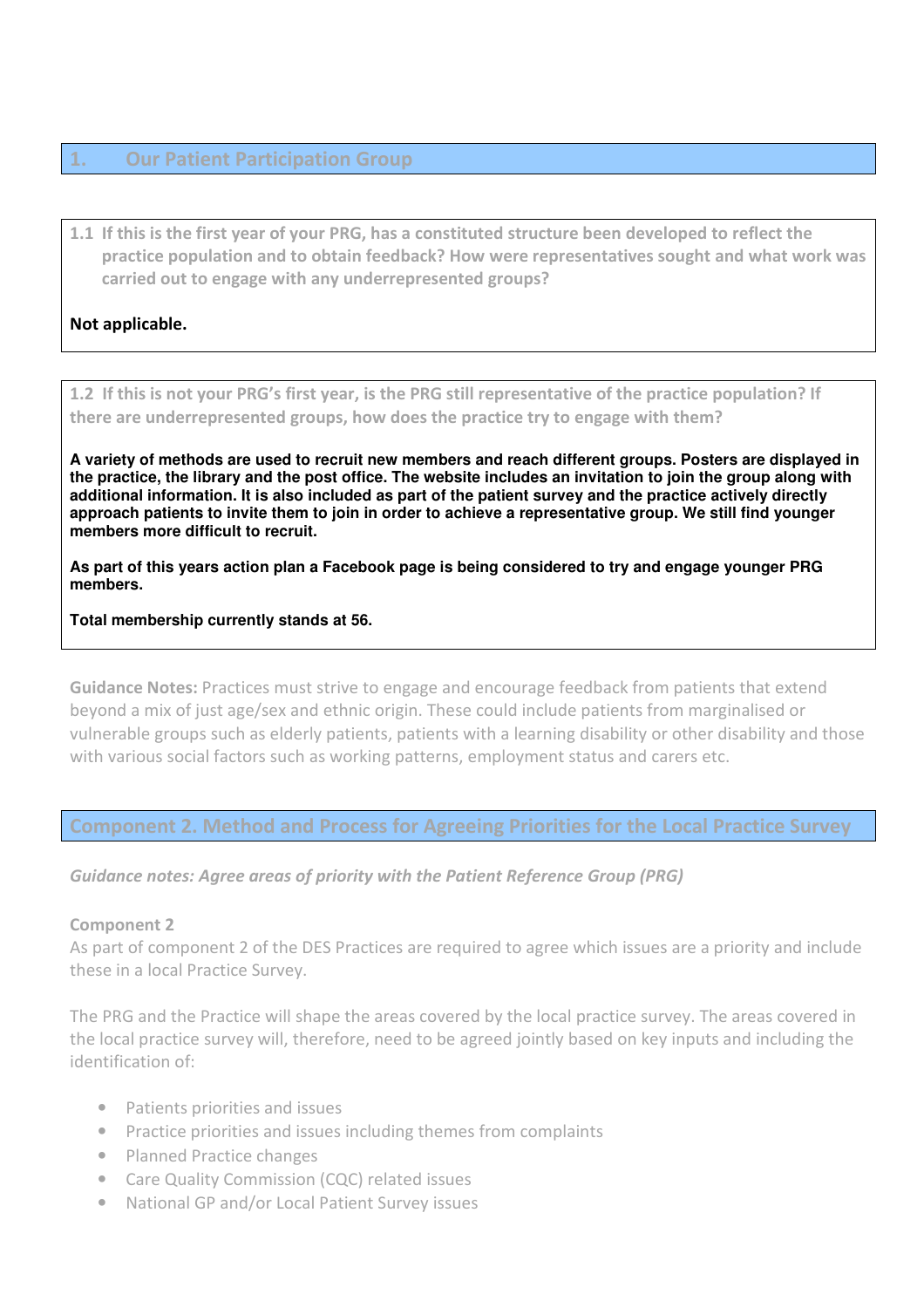**2.1 How were the views of the PRG sought to identify the priority areas for the survey questions i.e a meeting, via email, website etc?** 

**Priority areas were initially identified by a meeting involving the lead GP for the group, the Practice Manager, a Practice Patient Participation Group Representative and a Member of the Patient Participation Group. The discussion covered common areas that are considered key to maintaining a good quality service for patients including access, patient experience, services available and communication. A review of complaints and suggestions was carried out to identify any common factors that may highlight an area needing priority.** 

**A draft survey was distributed via email and posted to PRG members requesting further input on areas of priority.** 

## **2.2 How have the priorities identified been included in the survey?**

**The survey used questioning aimed to cover different aspects of the key priority areas identified. For example ease of access was approached by asking about both opening times and ease of making the appointment. Patient experience was covered by questions relating to staff interaction with patients from varying departments within the practice, plus comfort of patient in the waiting room.** 

**Communication was covered by asking questions about the notice boards and website. We also tested our communication success by checking patient's knowledge of important services offered and options available to them for their health care needs.** 

**In addition to these key priority areas, the PRG were keen for the Practice to find a way to support them with a healthy lifestyle.** 

## **Step 3. Details and Results of the Local Practice Survey**

*Guidance Notes: Collate patient views through the use of a survey* 

#### **Component 3**

As part of component 3 of the DES Practices are required to collate patients views through a local practice survey and inform the Patient Reference Group (PRG) of the findings.

The Practice must undertake a local Practice survey at least once per year. The number of questions asked in the local practice survey will be a matter for the Practice and the PRG to agree. Questions should be based on the priorities identified by the PRG and the Practice.

**3.1 Was a survey carried out between 01.04.13 and 31.03.14?** 

**Yes** 

**3.2 What method(s) were used to enable patients to take part in the survey (i.e survey monkey, paper survey, email, website link) and why?** 

**The survey was made available through email, paper copy and on the website. Not all PRG members are online. We hoped to get more completed surveys by putting the survey on the website and in the waiting room.**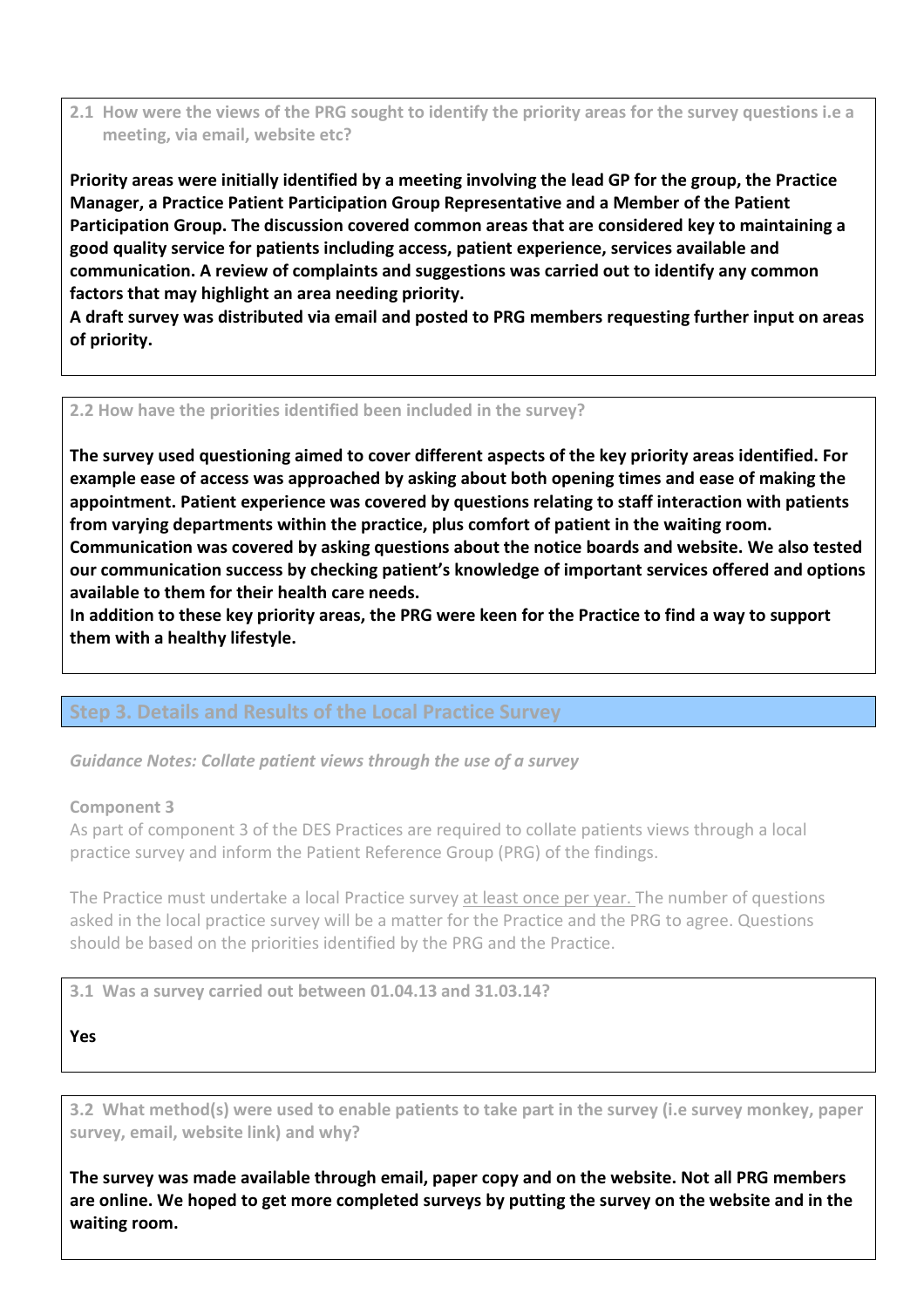**3.3 Was the survey credible (was the response rate sufficient to provide 'the reasonable person' with confidence that the reported outcomes are valid)?** 

## **We had 46 surveys returned which is in line with last year results.**

**3.4 Please provide a copy of the survey and the analysis of the results of the survey.** 

# **See attached.**

**Component 4. Discussing Survey Results with the Patient Reference Group (PRG)** 

*Guidance notes: Provide the Patient Reference Group (PRG) with the opportunity to discuss survey findings and reach agreement with the PRG of changes to services.* 

## **Component 4**

As part of component 4 of the DES Practices are required to provide the Patient Reference Group (PRG) with the opportunity to comment and discuss findings of the local practice survey and reach agreement with the PRG of changes in provision and manner of delivery of services. Where the PRG does not agree significant changes, agree these with the PRG.

**4.1 How were the survey results discussed with the PRG and any proposed outcomes agreed?** 

**Results were initially emailed to PRG members for comment, along with an invite to attend a group meeting to discuss in person. All results were discussed at this meeting and it was recorded through minutes. Members were actively encouraged to contribute action points.** 

**Component 5. Agreeing an Action Plan with the Patient Reference Group (PRG)** 

*Guidance Notes: Agree an action plan with the Patient Reference Group (PRG) and seek PRG/AT agreement to implement changes.* 

#### **Component 5**

As part of component 5 of the DES the practice is required to agree with the PRG an action plan setting out the priorities and proposals arising out of the local patient survey. They are also required to seek agreement from the PRG to implement any changes and where necessary inform the PCT.

**5.1 What action plan was agreed and how does this relate to the survey results?** 

**See action plan for details. The main area for improvement that came from the survey was communication on existing services and promoting a healthy lifestyle. These are being addressed through points 1, 2, 3, 4, 5 and 8 of the action plan.** 

**5.2 How was the PRG consulted to agree the action plan and any changes?** 

**The action plan was emailed to all members for comment prior to publishing.**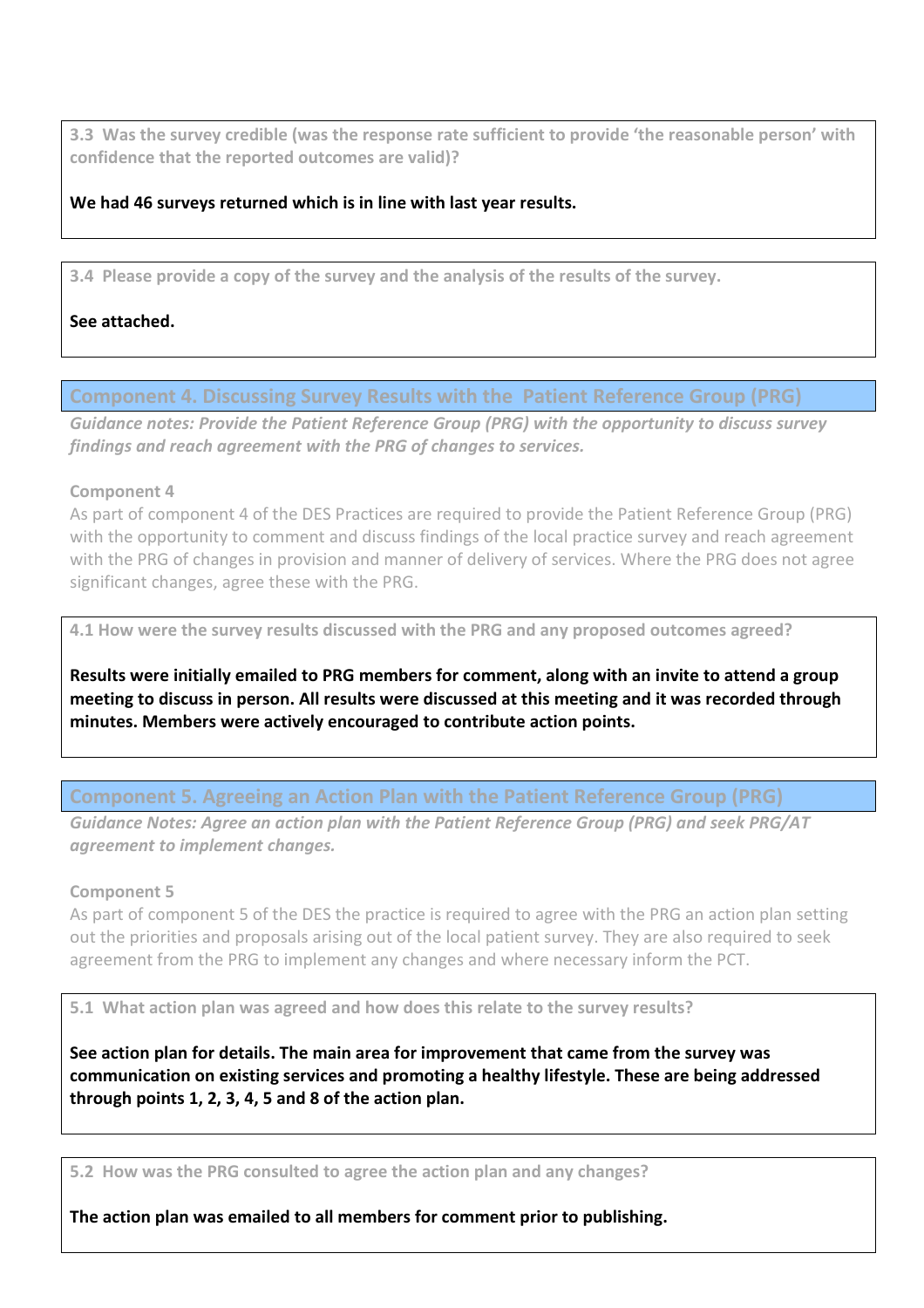**5.3 If there are any elements that were raised through the Survey that have not been agreed as part of the action plan what was the reason for this?** 

## **All areas raised for improvement were agreed and included in the action plan.**

**5.4 Are any contractual changes being considered? If so please give details and confirmation that these have been discussed with the AT.** 

**n/a** 

# **Step 6. Publishing the Local Patient Participation Report**

*Guidance Notes: Publicise actions taken and subsequent achievement* 

**Component 6** 

As part of component 6 of the DES the practices is required to publicise this Local Patient Participation Report on the Practice website and update the report on subsequent achievement *by no later than 31/03/2014*. A copy must also be sent to the AT by then.

**6.1 Are there any further actions that have occurred from the:** 

**2011/12 Action Plan - n/a** 

**2012/13 Action Plan – see Action Plan 2012/13 review**

In addition the Practice is required to provide details of Practice opening hours and how Patients can access services through core hours

**6.3 What are the practices opening hours and how can patients access services during core hours (8am-6.30pm)** 

**By telephone 08.00 to 18.30 In person 08.30 to 18.30 Online for appointments and prescriptions 24/7** 

Where a Practice is commissioned to provide Extended Hours the Practice is required to confirm the times at which patients can see individual health care professionals

**6.4 Do you provide extended hours? If so, what are the timings and details of access to Health care Professionals during this period.** 

**Extended hours are offered every Monday evening 18.30 to 20.30 for Doctor appointments only during this time.**